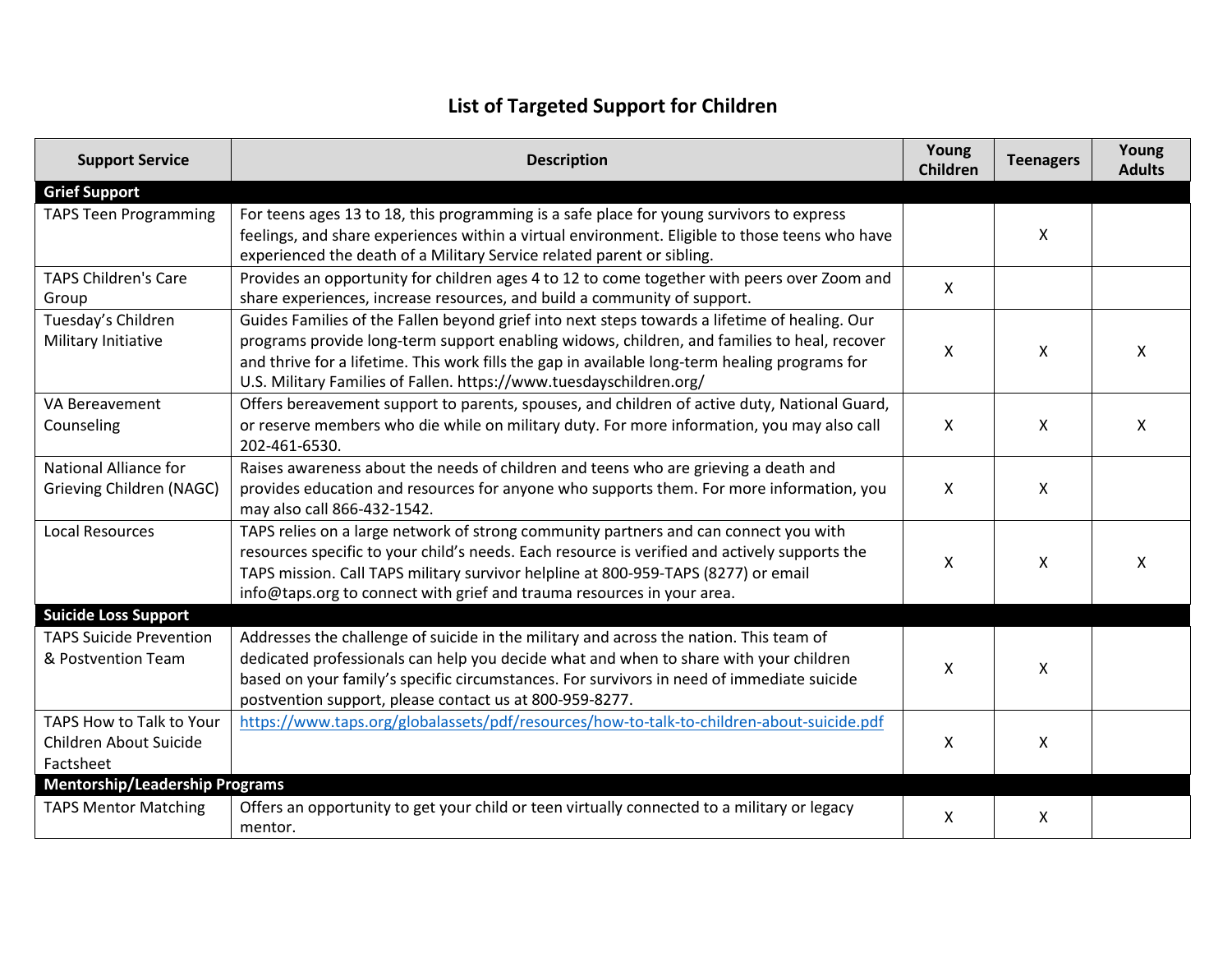| <b>Travis Manion Character</b> | Develop character and leadership skills in young adults. Grounded in the evidence-based field      |              |              |                |
|--------------------------------|----------------------------------------------------------------------------------------------------|--------------|--------------|----------------|
| <b>Matters Mentor</b>          | of Positive Psychology, they use a strengths-based approach to develop character traits in the     |              | X            | $\mathsf{X}$   |
|                                | next generation through a combination of informal discussions and activity-based learning.         |              |              |                |
|                                | https://www.travismanion.org/our-programs/character-does-matter/                                   |              |              |                |
| Spartan Leadership             | Brings together veterans and families of fallen heroes who are already uniquely positioned to      |              |              |                |
| Program                        | lead. Curriculum is enriched with character-based learning, self-discovery, and experiential       |              |              |                |
|                                | leadership development. Participants are challenged to reflect on and develop a deeper             |              | X            | $\mathsf{X}$   |
|                                | understanding and clarity of personal values, passions, purpose, and leadership.                   |              |              |                |
| A Soldier's Child (ASC)        | Psalms 23 is a leadership program with emotional, physical, and spiritual growth for ASC           |              |              |                |
| <b>Foundation PS23</b>         | recipients, 18 years of age and older. Our ASC young adults develop leadership skills through      |              |              |                |
| Program                        | team building challenges during our "Off-the-Grid" outdoor adventure excursions, seminars,         |              |              |                |
|                                | and conferences. Off-The-Grid attendees are invited back as a PS23 Mentors to our yearly           |              |              | X              |
|                                | youth camps. PS23 Mentors build on their "Servant Leadership" skills, based on Christian           |              |              |                |
|                                | principles and values. https://www.asoldierschild.org/ps23-program                                 |              |              |                |
| Tuesday's Children Youth       | Encourages and supports mutually beneficial relationships between adult role models and            |              |              |                |
| Mentoring                      | children ages 6-18.                                                                                | $\mathsf{X}$ | $\mathsf{X}$ |                |
| Tuesday's Children             | Partners with reputable leadership organizations, like Outward Bound, granting children the        |              |              |                |
| Leadership Program             | opportunity to participate in team-building adventures, allowing them to form new                  |              | X            |                |
|                                | friendships while developing leadership skills.                                                    |              |              |                |
| <b>Support Activities</b>      |                                                                                                    |              |              |                |
| <b>TAPS Teen Only Coffee</b>   | Provides a safe place for survivors ages 13 to 18 to express feelings, and share experiences       |              |              |                |
| House                          | within a virtual environment. Eligible to those teens who have experienced the death of a          |              | $\mathsf{X}$ |                |
|                                | Military Service related parent or sibling.                                                        |              |              |                |
| <b>TAPS Family Nights</b>      | Offers a unique and exciting experience for the whole family to bond, learn how to cope,           | $\mathsf{X}$ | $\mathsf{X}$ | $\pmb{\times}$ |
|                                | support each other, communicate together, and have fun.                                            |              |              |                |
| <b>TAPS Activity Booklet</b>   | Provides families with an array of activity ideas that create discussion, interaction, and         |              |              |                |
|                                | connection around a variety of topics related to grief, coping, and family fun. Activity Booklets  | $\mathsf{X}$ | X            |                |
|                                | are created and made available as downloadable PDFs on a monthly basis.                            |              |              |                |
| Tuesday's Children             | Holds family engagement events in various locations throughout the country to enhance              |              |              |                |
| <b>Family Programs</b>         | resilience by building relationships among Military Families of the Fallen, those impacted by      |              |              |                |
|                                | the 9/11 tragedy and recovery efforts. These events are no cost to our families, create            | $\mathsf{X}$ | X            | X              |
|                                | positive new traditions, provide program updates and nurture common bonds.                         |              |              |                |
| Tuesday's Children             | Brings together young adults, ages 15-21, from around the world who share a 'common bond'          |              |              |                |
| Project Common Bond            | - the loss of a family member due to an act of terrorism, violent extremism or US military         |              |              |                |
|                                | service. Participants engage in a dialogue of healing and community building, collaborate to       |              | X            | $\mathsf{X}$   |
|                                | promote the dignity of all, and learn conflict negotiation and peacebuilding skills, all to create |              |              |                |
|                                | positive change in their lives and communities.                                                    |              |              |                |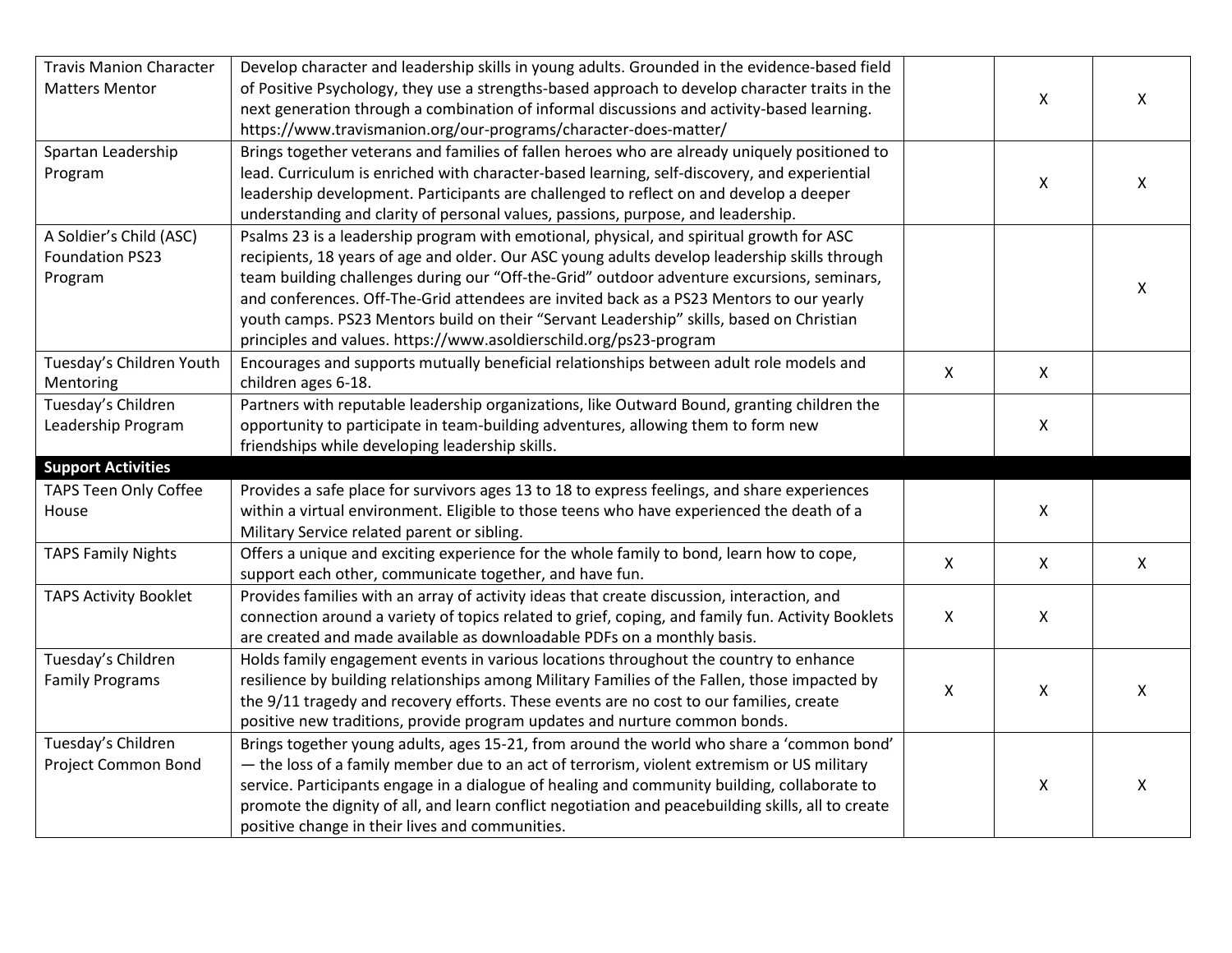| A Soldier's Child (ASC)              | Serves children of fallen servicemen and women from all U.S. military branches. ASC              |                |              |              |
|--------------------------------------|--------------------------------------------------------------------------------------------------|----------------|--------------|--------------|
| Foundation                           | acknowledges all active duty and post military service deaths due to service-related injuries or |                |              |              |
|                                      | illnesses. This includes suicides from PTSD related deaths. ASC offers love, honor, and hope     |                |              |              |
|                                      | for children to live a courageous life through yearly birthday celebrations, summer camps,       | X              | X            | X            |
|                                      | mentorship programs, and facilitating in secondary/college scholarships.                         |                |              |              |
|                                      | https://asoldierschild.org                                                                       |                |              |              |
| Snowball Express                     | Hosts a five-day experience each December for children of the fallen and their surviving         |                |              |              |
|                                      | parent or guardian. As a therapeutic retreat with a blend of fun and inspiring programs, these   |                |              |              |
|                                      | families can lean on their peers for support. Also hosts community-driven events for these       |                |              |              |
|                                      | families all year long, from baseball games, to arts & educational opportunities, to camping     | X              | X            |              |
|                                      | trips, these families can deepen friendships right in their hometowns. These events are          |                |              |              |
|                                      | essential for children and surviving spouses to build bonds with others who can truly            |                |              |              |
|                                      | understand their loss. https://www.garysinisefoundation.org/snowball-express/                    |                |              |              |
| <b>Bereavement Camps</b>             | Military One Source provides a list of DoD vetted groups that work to provide grieving           |                |              |              |
|                                      | children with a comfortable place to talk about their feelings and feel understood.              | $\pmb{\times}$ | X            |              |
| <b>Travis Manion Activities</b>      | Character Activities at Home, https://travismanionfoundation.force.com/lms/s/character-          | X              |              |              |
| at Home                              | activities                                                                                       |                |              |              |
| <b>Financial Services</b>            |                                                                                                  |                |              |              |
| <b>A&amp;FRC Personal Financial</b>  | Offers information, education, and personal financial guidance to help individuals and families  |                | X            | X            |
| Readiness                            | maintain financial stability and reach financial goals.                                          |                |              |              |
| <b>TAPS Young Adults</b>             | Take action to fulfill your financial goals with independence and security. Improve your         |                |              | $\mathsf{X}$ |
| Program - Financial Pillar           | understanding of financial literacy to empower you to make better decisions.                     |                |              |              |
| <b>TAPS Online Survivor</b>          | Allows surviving dependents to plan for the future by viewing Survivor Benefits Reports by       |                |              |              |
| <b>Benefits Reports</b>              | branch, performing what-if exercises to see how survivor benefits might change, and review       |                |              |              |
|                                      | related fact sheets. For more information, you may also contact the Family Assistance Support    |                |              | X            |
|                                      | Team at 877-827-2471.                                                                            |                |              |              |
| <b>Educational / Career Services</b> |                                                                                                  |                |              |              |
| <b>TAPS Education Support</b>        | Serves as a guide to scholarship information and benefits resources for military survivors.      |                |              |              |
| Services                             | TAPS education support coordinators can help explain benefits, work with you to align            |                | X            | $\mathsf{X}$ |
|                                      | resources and education goals, provide talking points to schools, colleges, and universities,    |                |              |              |
|                                      | and help you go confidently into the next phase of your life.                                    |                |              |              |
| <b>TAPS Young Adults</b>             | Take steps to define and gain your work identity. Accelerate your career growth by exploring     |                |              |              |
| Program - Career                     | educational and occupational opportunities.                                                      |                |              | $\mathsf{X}$ |
| Guidance Pillar                      |                                                                                                  |                |              |              |
| Children of the Fallen               | Provides college scholarships and educational counseling and assists with various living         |                | $\mathsf{X}$ |              |
| Patriots                             | expenses related to college. www.fallenpatriots.org                                              | X              |              | X            |